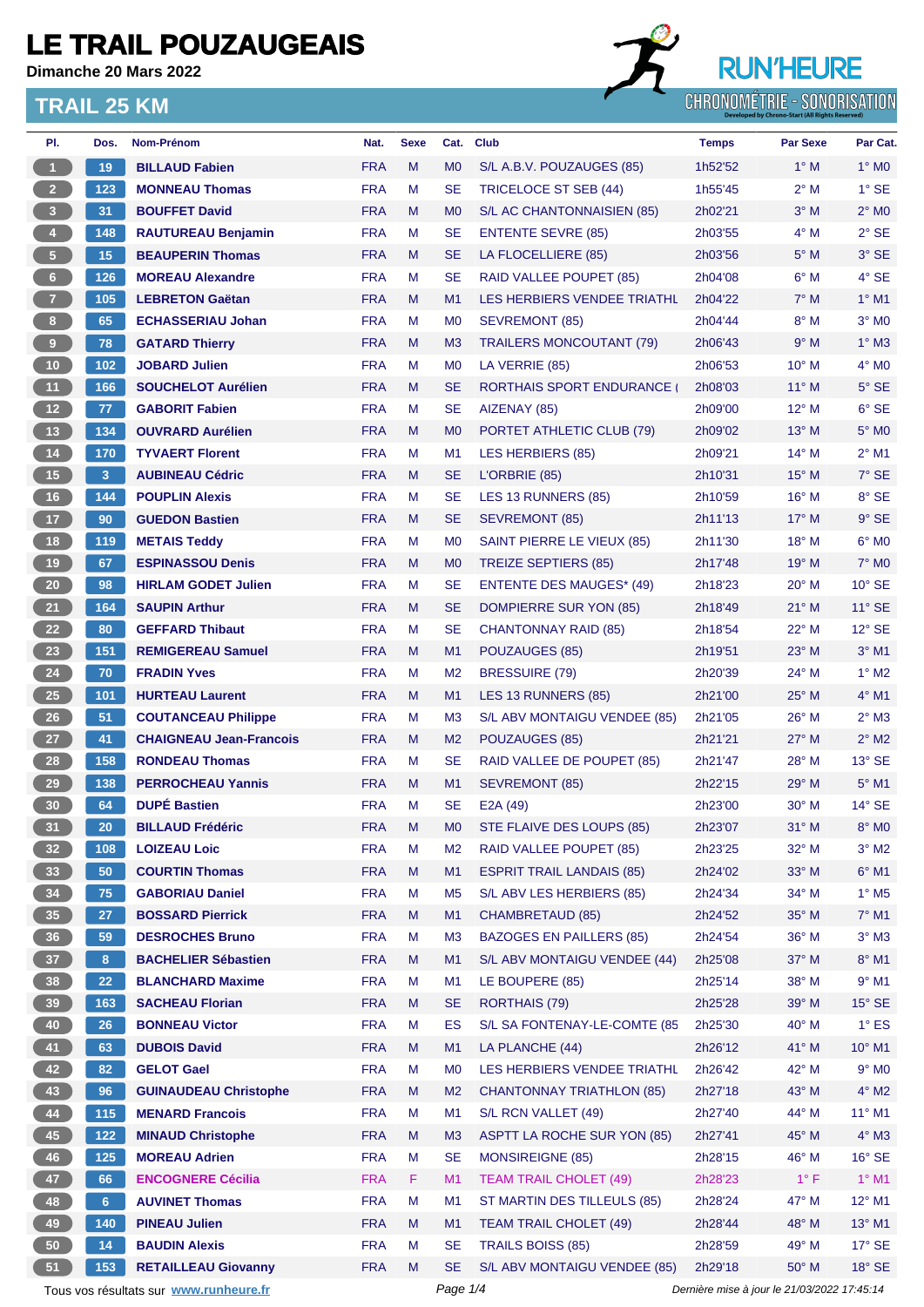**Dimanche 20 Mars 2022**

#### **TRAIL 25 KM**



| PI.   | Dos.            | Nom-Prénom                             | Nat.       | <b>Sexe</b> | Cat.           | <b>Club</b>                      | <b>Temps</b>                                | <b>Par Sexe</b> | Par Cat.                    |
|-------|-----------------|----------------------------------------|------------|-------------|----------------|----------------------------------|---------------------------------------------|-----------------|-----------------------------|
| 52    | 97              | <b>HENAUT Camille</b>                  | <b>FRA</b> | F           | M <sub>1</sub> | <b>SAINT GEORGES DE MONTAIGU</b> | 2h30'16                                     | $2^{\circ}$ F   | $2^{\circ}$ M1              |
| 53    | 113             | <b>MASSÉ Guillaume</b>                 | <b>FRA</b> | M           | M <sub>1</sub> | POUZAUGES (85)                   | 2h31'01                                     | 51° M           | $14^{\circ}$ M1             |
| 54    | 39              | <b>CAILLET Jerome</b>                  | <b>FRA</b> | M           | M <sub>2</sub> | <b>ESPRIT TRAIL LANDAIS (85)</b> | 2h31'08                                     | $52^{\circ}$ M  | $5^\circ$ M2                |
| 55    | 85              | <b>GODET Andre</b>                     | <b>FRA</b> | M           | M4             | RAID VALLEE DE POUPET (85)       | 2h31'19                                     | $53^\circ$ M    | $1^\circ$ M4                |
| 56    | 46              | <b>CHEVALLEREAU Kevin</b>              | <b>FRA</b> | M           | M <sub>1</sub> | GOKU TEAM (44)                   | 2h31'21                                     | $54^{\circ}$ M  | 15° M1                      |
| 57    | 137             | <b>PASQUIER David</b>                  | <b>FRA</b> | M           | M <sub>1</sub> | <b>GOKU TEAM (85)</b>            | 2h31'22                                     | $55^{\circ}$ M  | 16° M1                      |
| 58    | 111             | <b>MARTHE Franck</b>                   | <b>FRA</b> | M           | M <sub>3</sub> | S/L ABV LES HERBIERS (85)        | 2h32'04                                     | 56° M           | $5^\circ$ M3                |
| 59    | 110             | <b>MANDIN Alexandre</b>                | <b>FRA</b> | м           | M <sub>0</sub> | <b>COURLISCHCLUB (85)</b>        | 2h33'16                                     | $57^\circ$ M    | $10^{\circ}$ M <sub>0</sub> |
| 60    | 167             | <b>SOULLARD Loic</b>                   | <b>FRA</b> | M           | M3             | <b>SAINT MESMIN (85)</b>         | 2h33'16                                     | 58° M           | $6^\circ$ M3                |
| 61    | 30              | <b>BOUDARD Nicolas</b>                 | <b>FRA</b> | M           | M <sub>0</sub> | <b>TEAM TRAIL CHOLET (49)</b>    | 2h33'19                                     | 59° M           | 11° M0                      |
| 62    | 128             | <b>MORINEAU Axel</b>                   | <b>FRA</b> | M           | <b>SE</b>      | <b>ESSAR'TRACE (85)</b>          | 2h33'38                                     | $60^\circ$ M    | 19° SE                      |
| 63    | 79              | <b>GAZEAU Christian</b>                | <b>FRA</b> | M           | M <sub>4</sub> | RAID VALLEE DE POUPET (85)       | 2h33'41                                     | $61^\circ$ M    | $2^{\circ}$ M4              |
| 64    | 40              | <b>CARRE Hermann</b>                   | <b>FRA</b> | M           | M <sub>2</sub> | <b>RAID ST MARTIN (85)</b>       | 2h33'45                                     | $62^{\circ}$ M  | $6°$ M <sub>2</sub>         |
| 65    | 171             | <b>VAUCELLES Guillaume</b>             | <b>FRA</b> | M           | <b>SE</b>      | <b>TRAILERS MONCOUTANT (85)</b>  | 2h34'32                                     | $63^\circ$ M    | $20^\circ$ SE               |
| 66    | 165             | <b>SERVOTTE Grégory</b>                | <b>FRA</b> | M           | M <sub>2</sub> | POUZAUGES (85)                   | 2h34'32                                     | 64° M           | $7^\circ$ M2                |
| 67    | 48              | <b>COMBAUD Denis</b>                   | <b>FRA</b> | M           | M <sub>4</sub> | ATHLETIC RETZ SUD LAC (85)       | 2h34'44                                     | $65^{\circ}$ M  | $3°$ M4                     |
| 68    | 154             | <b>RIGAULT Mickael</b>                 | <b>FRA</b> | M           | M1             | US THOUARS (79)                  | 2h34'53                                     | $66^{\circ}$ M  | 17° M1                      |
| 69    | 156             | <b>ROBIN Mickael</b>                   | <b>FRA</b> | M           | M <sub>0</sub> | AROO OCR CREW (85)               | 2h35'21                                     | 67° M           | 12° M0                      |
| 70    | 53              | <b>DE LOS SANTOS Florian</b>           | <b>FRA</b> | M           | M <sub>0</sub> | ESSAR'TRACE (85)                 | 2h36'25                                     | $68^\circ$ M    | 13° MO                      |
| 71    | 36              | <b>BRIFFAUD David</b>                  | <b>FRA</b> | M           | M <sub>0</sub> | CA POUZAUGES (85)                | 2h36'26                                     | $69^\circ$ M    | $14^{\circ}$ MO             |
| 72    | 44              | <b>CHAILLOU Vincent</b>                | <b>FRA</b> | M           | M <sub>3</sub> | ST GEORGES DE MONTAIGU (85)      | 2h36'35                                     | $70^\circ$ M    | $7^\circ$ M3                |
| 73    | 168             | <b>TEILLET Mickael</b>                 | <b>FRA</b> | М           | M <sub>2</sub> | <b>COURLISCHCLUB (85)</b>        | 2h36'40                                     | 71° M           | $8^\circ$ M2                |
| 74    | 2 <sup>1</sup>  | <b>ALLÉTRU Lindsay</b>                 | <b>FRA</b> | F           | <b>SE</b>      | S/L AC CHANTONNAISIEN (85)       | 2h36'40                                     | $3^\circ$ F     | $1°$ SE                     |
| 75    | 43              | <b>CHAILLOU Thierry</b>                | <b>FRA</b> | м           | M <sub>2</sub> | S/L ABV MONTAIGU VENDEE (85)     | 2h37'10                                     | 72° M           | $9°$ M2                     |
| 76    | 84              | <b>GIRARDEAU Tony</b>                  | <b>FRA</b> | M           | M <sub>3</sub> | MORTAGNE-SUR-SEVRE (85)          | 2h37'34                                     | 73° M           | 8° M3                       |
| 77    | 45              | <b>CHAILLOUX Yann</b>                  | <b>FRA</b> | M           | M <sub>0</sub> | LES LANDES GENUSSON (85)         | 2h37'47                                     | $74^\circ$ M    | $15^{\circ}$ MO             |
| 78    | 42              | <b>CHAIGNEAU Xavier</b>                | <b>FRA</b> | M           | M <sub>0</sub> | POUZAUGES (85)                   | 2h37'58                                     | $75^\circ$ M    | 16° MO                      |
| 79    | 25              | <b>BONNEAU Olivier</b>                 | <b>FRA</b> | M           | M <sub>1</sub> | LA RONDE (79)                    | 2h38'19                                     | $76^{\circ}$ M  | 18° M1                      |
| 80    | 124             | <b>MONTIEGE Yann</b>                   | <b>FRA</b> | M           | M <sub>2</sub> | CA PARTHENAY (79)                | 2h38'34                                     | $77^\circ$ M    | $10^{\circ}$ M <sub>2</sub> |
| 81    | 143             | <b>PORCHER Xavier</b>                  | <b>FRA</b> | M           | M <sub>2</sub> | <b>CHANTONNAY (85)</b>           | 2h39'43                                     | $78^\circ$ M    | $11^{\circ}$ M2             |
| 82    | 93              | <b>GUICHETEAU Edouard</b>              | <b>FRA</b> | M           | <b>SE</b>      | SEVREMONT (85)                   | 2h39'43                                     | $79^\circ$ M    | $21^\circ$ SE               |
| 83    | 161             | <b>ROY Olivier</b>                     | <b>FRA</b> | M           | M <sub>2</sub> | LE PALLET (44)                   | 2h39'51                                     | 80° M           | $12^{\circ}$ M2             |
| 84    | 131             | <b>NAVARRE Benjamin</b>                | <b>FRA</b> | M           | <b>SE</b>      | <b>SMCA (85)</b>                 | 2h39'56                                     | 81° M           | $22^{\circ}$ SE             |
| 85    | 5 <sub>1</sub>  | <b>AUFFRAY Bernard</b>                 | <b>FRA</b> | M           | M <sub>6</sub> | ANGERS (49)                      | 2h40'24                                     | 82° M           | $1^\circ$ M6                |
| 86    | 104             | <b>LASALLE Freddy</b>                  | <b>FRA</b> | M           | M1             | <b>VOUILLE (86)</b>              | 2h40'31                                     | 83° M           | 19° M1                      |
| 87    | 76              | <b>GABORIT Aubin</b>                   | <b>FRA</b> | M           | <b>SE</b>      | SAINT MALO DU BOIS (85)          | 2h41'07                                     | 84° M           | $23^\circ$ SE               |
| 88    | 73              | <b>FROUIN Helene</b>                   | <b>FRA</b> | F           | M <sub>0</sub> | <b>ASEC LA POMMERAYE (49)</b>    | 2h41'27                                     | $4^{\circ}$ F   | $1^\circ$ MO                |
| 89    | 72 <sub>2</sub> | <b>FROUIN Delphine</b>                 | <b>FRA</b> | F           | M <sub>0</sub> | <b>ASEC LA POMMERAYE (49)</b>    | 2h41'27                                     | $5^{\circ}$ F   | $2^{\circ}$ MO              |
| 90    | $121$           | <b>MIGUEL Joao Luis</b>                | <b>POR</b> | M           | M3             | PLS RORTHAIS (79)                | 2h41'47                                     | 85° M           | $9°$ M3                     |
| 91    | 34              | <b>BREMAUD Dany</b>                    | <b>FRA</b> | M           | <b>SE</b>      | POUZAUGRZES (85)                 | 2h41'55                                     | 86° M           | $24^{\circ}$ SE             |
| 92    | 60              | <b>DHE Julien</b>                      | <b>FRA</b> | M           | <b>SE</b>      | POUZAUGES (85)                   | 2h41'56                                     | 87° M           | $25^\circ$ SE               |
| 93    | 149             | <b>RAVELEAU Antoine</b>                | <b>FRA</b> | М           | M <sub>0</sub> | <b>SEVREMONT (85)</b>            | 2h42'01                                     | 88° M           | $17^\circ$ MO               |
| 94    | 83              | <b>GIRARD Stéphane</b>                 | <b>FRA</b> | M           | M <sub>3</sub> | S/L ATHLE BOCAGE VENDEE LA (     | 2h42'22                                     | 89° M           | $10^{\circ}$ M3             |
| 95    | 32              | <b>BOUREAU Stephane</b>                | <b>FRA</b> | M           | M <sub>2</sub> | LA FLOCELLIERE (85)              | 2h43'35                                     | $90^\circ$ M    | $13^\circ$ M2               |
| 96    | 18              | <b>BERTRAND Benjamin</b>               | <b>FRA</b> | M           | <b>SE</b>      | LA FLOCELLIERE (85)              | 2h44'27                                     | $91^\circ$ M    | $26^\circ$ SE               |
| 97    | 23              | <b>BLANCHARD Olivier</b>               | <b>FRA</b> | M           | M <sub>3</sub> | RAID ST MARTIN/SMCA (85)         | 2h45'03                                     | 92° M           | $11^{\circ}$ M3             |
| 98    | 114             | <b>MAZOUE Bertrand</b>                 | <b>FRA</b> | M           | M3             | <b>RAID ST MARTIN/SMCA (85)</b>  | 2h45'43                                     | 93° M           | $12^{\circ}$ M3             |
| 99    | 68              | <b>FAVENNEC Didier</b>                 | <b>FRA</b> | M           | M <sub>5</sub> | POUZAUGES (85)                   | 2h45'53                                     | 94° M           | $2^{\circ}$ M <sub>5</sub>  |
| (100) | 107             | <b>LIMOUZIN Joel</b>                   | <b>FRA</b> | M           | M <sub>5</sub> | SAINT DENIS LA CHEVASSE (85)     | 2h46'06                                     | 95° M           | $3^\circ$ M5                |
| 101   | 7 <sup>1</sup>  | <b>AUVINET Valentin</b>                | <b>FRA</b> | M           | <b>SE</b>      | LA GAUBRETIERE (85)              | 2h46'11                                     | 96° M           | $27^\circ$ SE               |
| (102) | 56              | <b>DELAHAYE-GATARD Hélène</b>          | <b>FRA</b> | F.          | M <sub>3</sub> | <b>TRAILERS MONCOUTANT (79)</b>  | 2h46'40                                     | $6^{\circ}$ F   | $1^\circ$ M3                |
|       |                 | Tous vos résultats sur www.runheure.fr |            |             | Page 2/4       |                                  | Dernière mise à jour le 21/03/2022 17:45:14 |                 |                             |
|       |                 |                                        |            |             |                |                                  |                                             |                 |                             |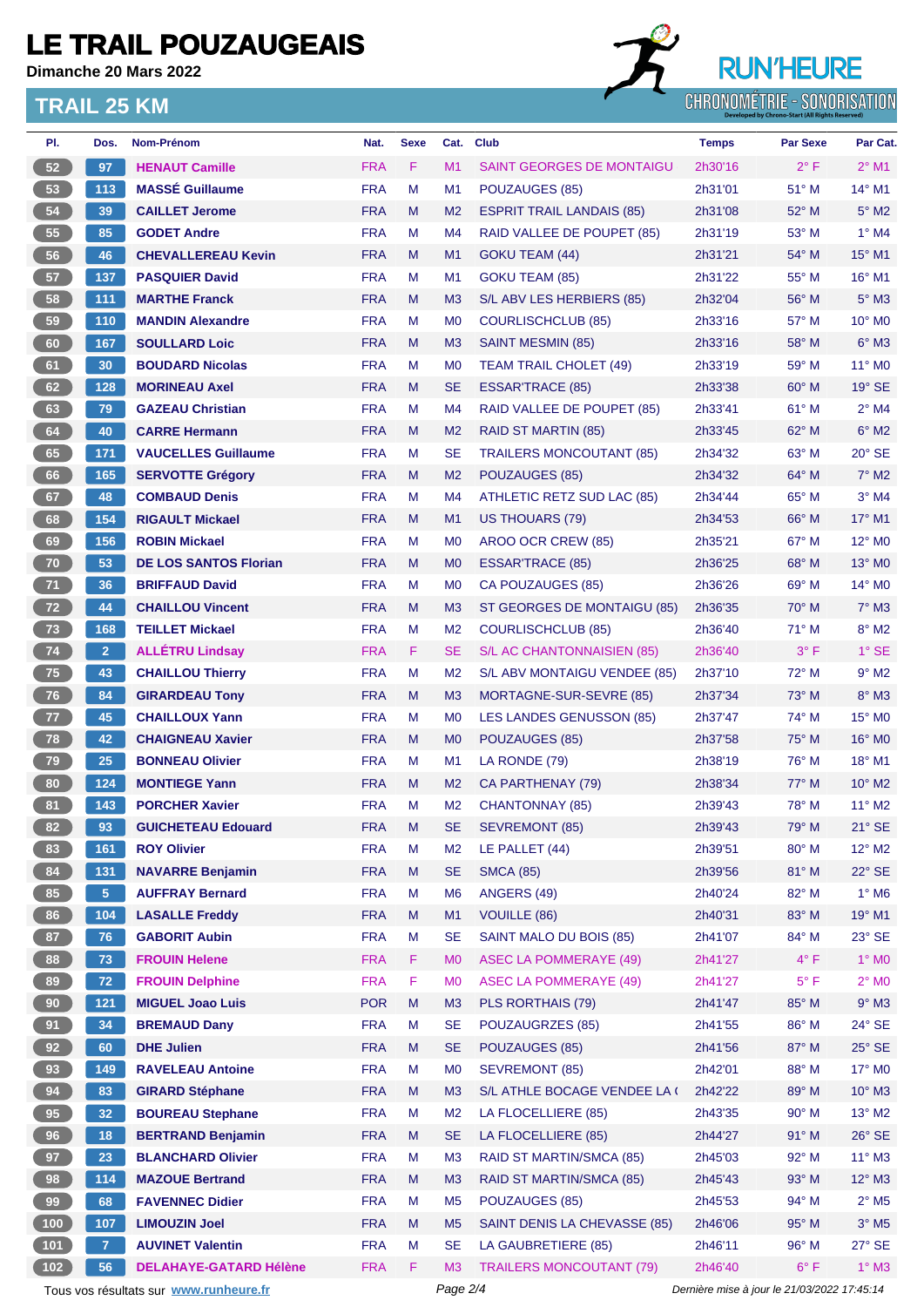**Dimanche 20 Mars 2022**

#### **TRAIL 25 KM**



| PI.                                               | Dos.                 | Nom-Prénom                             | Nat.       | <b>Sexe</b> | Cat.           | <b>Club</b>                       | <b>Temps</b>                                | <b>Par Sexe</b> | Par Cat.                  |
|---------------------------------------------------|----------------------|----------------------------------------|------------|-------------|----------------|-----------------------------------|---------------------------------------------|-----------------|---------------------------|
| (103)                                             | $\blacktriangleleft$ | <b>ALAITRU Christophe</b>              | <b>FRA</b> | M           | M <sub>2</sub> | SAINTE RADEGONDE DES NOYEI        | 2h47'01                                     | $97^\circ$ M    | $14^{\circ}$ M2           |
| $(104)$                                           | 136                  | <b>PASCREAU Maxime</b>                 | <b>FRA</b> | M           | <b>SE</b>      | POUZAUGES (85)                    | 2h47'29                                     | $98^\circ$ M    | 28° SE                    |
| (105)                                             | 17                   | <b>BERNARD Jérémy</b>                  | <b>FRA</b> | M           | <b>SE</b>      | LA PETITE BOISSIERE (79)          | 2h47'43                                     | $99^\circ$ M    | $29^\circ$ SE             |
| 106                                               | 28                   | <b>BOUCHER Benoit</b>                  | <b>FRA</b> | м           | M <sub>3</sub> | <b>RVP (85)</b>                   | 2h47'59                                     | $100^\circ$ M   | 13° M3                    |
| (107)                                             | 74                   | <b>GABILLAUD Bertrand</b>              | <b>FRA</b> | M           | M <sub>5</sub> | S/L ABV LES HERBIERS (85)         | 2h48'14                                     | $101^\circ$ M   | $4^\circ$ M <sub>5</sub>  |
| 108                                               | 141                  | <b>PINEAU Nicolas</b>                  | <b>FRA</b> | м           | M <sub>2</sub> | LES HERBIERS (85)                 | 2h48'30                                     | $102^\circ$ M   | 15° M2                    |
| (109)                                             | 94                   | <b>GUILLAUD Damien</b>                 | <b>FRA</b> | M           | M <sub>1</sub> | SEVREMONT (85)                    | 2h48'35                                     | $103^\circ$ M   | 20° M1                    |
| (110)                                             | 38                   | <b>BRUSSEAU Pascal</b>                 | <b>FRA</b> | M           | M <sub>3</sub> | <b>SAINT MARTIN COURSE AVENTU</b> | 2h48'39                                     | $104^\circ$ M   | $14^\circ$ M3             |
| (111)                                             | 49                   | <b>COTTEREAU Olivier</b>               | <b>FRA</b> | M           | M <sub>5</sub> | SAINT GEORGES DE MONTAIGU         | 2h49'29                                     | $105^\circ$ M   | $5^\circ$ M5              |
| $\begin{array}{c} \boxed{112} \end{array}$        | 145                  | <b>PREAULT Hervé</b>                   | <b>FRA</b> | м           | M <sub>2</sub> | MIL PATTES VITRE (35)             | 2h49'41                                     | $106^\circ$ M   | 16° M2                    |
| (113)                                             | 9                    | <b>BACLE Olivier</b>                   | <b>FRA</b> | M           | M <sub>2</sub> | SAINT-LEGER-SOUS-CHOLET (49       | 2h49'55                                     | $107^\circ$ M   | $17^\circ$ M2             |
| (114)                                             | 29                   | <b>BOUCHER Didier</b>                  | <b>FRA</b> | м           | M <sub>3</sub> | DECROCHE MOI UNE ETOILE (85)      | 2h50'09                                     | $108^\circ$ M   | $15^\circ$ M3             |
| (115)                                             | 150                  | <b>REIGNÉ Patrick</b>                  | <b>FRA</b> | M           | M4             | SEVRE BOCAGE AC (79)              | 2h50'28                                     | $109^\circ$ M   | $4^\circ$ M4              |
| $116$                                             | 81                   | <b>GEFFARD Yann</b>                    | <b>FRA</b> | M           | <b>SE</b>      | LES HERBIERS (85)                 | 2h50'48                                     | $110^\circ$ M   | $30^\circ$ SE             |
| (117)                                             | 35                   | <b>BRIEAU Gaétan</b>                   | <b>FRA</b> | M           | M <sub>2</sub> | <b>ABV LES HERBIERS (85)</b>      | 2h50'58                                     | $111^\circ$ M   | $18^\circ$ M2             |
| (118)                                             | $112$                | <b>MARTIN Gael</b>                     | <b>FRA</b> | M           | M <sub>1</sub> | <b>TRAILERS MONCOUTANT (79)</b>   | 2h51'20                                     | $112^{\circ}$ M | $21^{\circ}$ M1           |
| (119)                                             | 91                   | <b>GUETET David</b>                    | <b>FRA</b> | M           | M <sub>2</sub> | <b>TRAILERS MONCOUTANT (79)</b>   | 2h51'21                                     | $113^\circ$ M   | $19^\circ$ M2             |
| $\begin{array}{c} \hline 120 \end{array}$         | 117                  | <b>MERLET Jean-Pierre</b>              | <b>FRA</b> | М           | M <sub>5</sub> | LES TRAIL'NASSOUS (85)            | 2h51'34                                     | $114^\circ$ M   | $6°$ M <sub>5</sub>       |
| (121)                                             | 133                  | <b>NERRIERE Frédéric</b>               | <b>FRA</b> | M           | M4             | LES TRAIL'NASSOUS. (85)           | 2h51'34                                     | $115^\circ$ M   | $5^\circ$ M4              |
| $\begin{array}{c} \n122\n\end{array}$             | 152                  | <b>REMIGEREAU Yoane</b>                | <b>FRA</b> | M           | M <sub>3</sub> | S/L AC CHANTONNAISIEN (85)        | 2h53'34                                     | $116^\circ$ M   | $16^\circ$ M3             |
| (123)                                             | 62                   | <b>DIEUMEGARD Yohann</b>               | <b>FRA</b> | M           | M <sub>1</sub> | LA TOUR'COURT (49)                | 2h53'41                                     | $117^\circ$ M   | 22° M1                    |
| $124$                                             | 47                   | <b>CHIRON Bertrand</b>                 | <b>FRA</b> | M           | M <sub>3</sub> | SABLES D'OLONNE (85)              | 2h53'51                                     | $118^\circ$ M   | $17^\circ$ M3             |
| (125)                                             | 139                  | <b>PINEAU Daniel</b>                   | <b>FRA</b> | M           | M4             | S/L ABV LES HERBIERS (85)         | 2h53'52                                     | $119^\circ$ M   | $6^\circ$ M4              |
| $126$                                             | 130                  | <b>MOUSSET Pierre</b>                  | <b>FRA</b> | M           | M <sub>1</sub> | CHAVAGNES-EN-PAILLERS (85)        | 2h55'06                                     | $120^\circ$ M   | 23° M1                    |
| (127)                                             | 129                  | <b>MOUSSET Fabien</b>                  | <b>FRA</b> | M           | M <sub>1</sub> | AIZENAY (85)                      | 2h55'07                                     | $121^\circ$ M   | $24^{\circ}$ M1           |
| $128$                                             | 116                  | <b>MERLET Alexandre</b>                | <b>FRA</b> | м           | <b>SE</b>      | LES HERBIERS (85)                 | 2h55'53                                     | $122^{\circ}$ M | 31° SE                    |
| (129)                                             | 52                   | <b>DAVID Simon</b>                     | <b>FRA</b> | M           | M <sub>0</sub> | <b>RUN FOR BEERS (85)</b>         | 2h58'40                                     | $123^\circ$ M   | $18^\circ$ MO             |
| $\begin{array}{c} \n \textbf{130} \n \end{array}$ | 142                  | <b>POITIERS Eric</b>                   | <b>FRA</b> | м           | M <sub>4</sub> | <b>MONTOURNAIS (85)</b>           | 2h58'53                                     | $124^\circ$ M   | 7° M4                     |
| (131)                                             | 106                  | <b>LEMAITRE Fabien</b>                 | <b>FRA</b> | M           | M <sub>2</sub> | POUZAUGES (85)                    | 2h59'31                                     | $125^\circ$ M   | 20° M2                    |
| 132                                               | 135                  | <b>PARPAILLON Philippe</b>             | <b>FRA</b> | M           | M <sub>2</sub> | REAUMUR (85)                      | 3h01'11                                     | $126^\circ$ M   | $21^\circ$ M <sub>2</sub> |
| (133)                                             | 157                  | <b>ROLAND Nicolas</b>                  | <b>FRA</b> | M           | M <sub>2</sub> | SAINT-AUBIN-DES-ORMEAUX (85       | 3h01'11                                     | 127° M          | $22^{\circ}$ M2           |
| $\begin{bmatrix} 134 \end{bmatrix}$               | 57                   | <b>DENIS Ludovic</b>                   | <b>FRA</b> | M           | M <sub>2</sub> | <b>BRETIGNOLLES (79)</b>          | 3h02'04                                     | 128° M          | $23^\circ$ M2             |
| (135)                                             | 159                  | <b>ROY Arnaud</b>                      | <b>FRA</b> | M           | M3             | <b>ESPRIT TRAIL LANDAIS (85)</b>  | 3h02'08                                     | 129° M          | $18^\circ$ M3             |
| $136$                                             | 100                  | <b>HUCTEAU Fabrice</b>                 | <b>FRA</b> | М           | M <sub>2</sub> | DOMPIERRE COURSE AVENTURE         | 3h02'57                                     | $130^\circ$ M   | $24^{\circ}$ M2           |
| (137)                                             | 61                   | <b>DICI Isabelle</b>                   | <b>FRA</b> | F           | M <sub>2</sub> | LA ROCHE VENDEE TRIATHLON (       | 3h02'57                                     | $7^\circ$ F     | $1^\circ$ M2              |
| $\begin{array}{c} \n \textbf{138}\n \end{array}$  | 160                  | <b>ROY Celine</b>                      | <b>FRA</b> | F           | M <sub>2</sub> | S/L ABV LES HERBIERS (85)         | 3h03'07                                     | $8^{\circ}$ F   | $2^{\circ}$ M2            |
| $(139)$                                           | 169                  | <b>TRICOT Florian</b>                  | <b>FRA</b> | M           | M3             | <b>SEVREMONT (85)</b>             | 3h03'32                                     | 131° M          | 19° M3                    |
| $\begin{array}{c} 140 \\ \end{array}$             | 146                  | <b>RABAUD Sébastien</b>                | <b>FRA</b> | M           | M <sub>2</sub> | <b>CHAUCHE T TRAIL (85)</b>       | 3h09'13                                     | 132° M          | $25^\circ$ M2             |
| (141)                                             | 12 <sub>1</sub>      | <b>BARREAU Yannis</b>                  | <b>FRA</b> | M           | M <sub>2</sub> | <b>CHAUCHE T TRAILS (85)</b>      | 3h09'14                                     | 133° M          | $26^\circ$ M2             |
| $142$                                             | 147                  | <b>RAINEREAU Patrick</b>               | <b>FRA</b> | M           | M <sub>4</sub> | LES TURBULENTS DES PUYS (85)      | 3h10'10                                     | $134^\circ$ M   | 8° M4                     |
| (143)                                             | 54                   | <b>DEBORDE Bernard</b>                 | <b>FRA</b> | M           | M <sub>8</sub> | S/L ABV MONTAIGU VENDEE (85)      | 3h14'32                                     | 135° M          | $1^\circ$ M8              |
|                                                   | 21                   | <b>BITEAU Jacques</b>                  | <b>FRA</b> | M           | M <sub>6</sub> | POUZAUGES (85)                    | 3h16'40                                     | $136^\circ$ M   | $2^{\circ}$ M6            |
| (145)                                             | 118                  | <b>MERLET Veronique</b>                | <b>FRA</b> | F           | M <sub>3</sub> | LES TURBULENTS DES PUYS (85       | 3h18'56                                     | 9° F            | $2^{\circ}$ M3            |
| $146$                                             | 71                   | <b>FRELIN Joffrey</b>                  | <b>FRA</b> | M           | <b>SE</b>      | POUZAUGES (85)                    | 3h24'27                                     | 137° M          | $32^\circ$ SE             |
| (147)                                             | 33                   | <b>BRAUD Simon</b>                     | <b>FRA</b> | M           | <b>SE</b>      | <b>PVHB (85)</b>                  | 3h24'29                                     | $138^\circ$ M   | 33° SE                    |
| $148$                                             | 99                   | <b>HOUILLE Evelyne</b>                 | <b>FRA</b> | F           | M <sub>5</sub> | S/L ABV LES HERBIERS (85)         | 3h24'32                                     | $10^{\circ}$ F  | $1^\circ$ M <sub>5</sub>  |
| (149)                                             | 69                   | <b>FEIGEAN Florence</b>                | <b>FRA</b> | F.          | M <sub>3</sub> | LE PUZZLE (49)                    | 3h26'06                                     | $11^{\circ}$ F  | $3°$ M3                   |
| $150$                                             | 162                  | <b>SABATTE Pierre</b>                  | <b>FRA</b> | M           | M <sub>4</sub> | LE PUZZLE (49)                    | 3h26'06                                     | 139° M          | $9°$ M4                   |
| (151)                                             |                      | <b>GONORD Patricia</b>                 | <b>FRA</b> | F.          | M <sub>2</sub> | S/L ABV LES HERBIERS (85)         |                                             | $12^{\circ}$ F  | $3^\circ$ M2              |
| $152$                                             | 87<br>89             | <b>GRIZEAU Armelle</b>                 | <b>FRA</b> | F           | M4             | S/L A.B.V. POUZAUGES (85)         | 3h38'58<br>3h43'44                          | $13^{\circ}$ F  | 1° M4                     |
| 153                                               | 132                  | <b>NEAU Jean-Marie</b>                 | <b>FRA</b> | M           | M <sub>5</sub> | S/L ABV LES HERBIERS (85)         | 3h43'45                                     | 140° M          | 7° M5                     |
|                                                   |                      |                                        |            |             | Page 3/4       |                                   | Dernière mise à jour le 21/03/2022 17:45:14 |                 |                           |
|                                                   |                      | Tous vos résultats sur www.runheure.fr |            |             |                |                                   |                                             |                 |                           |